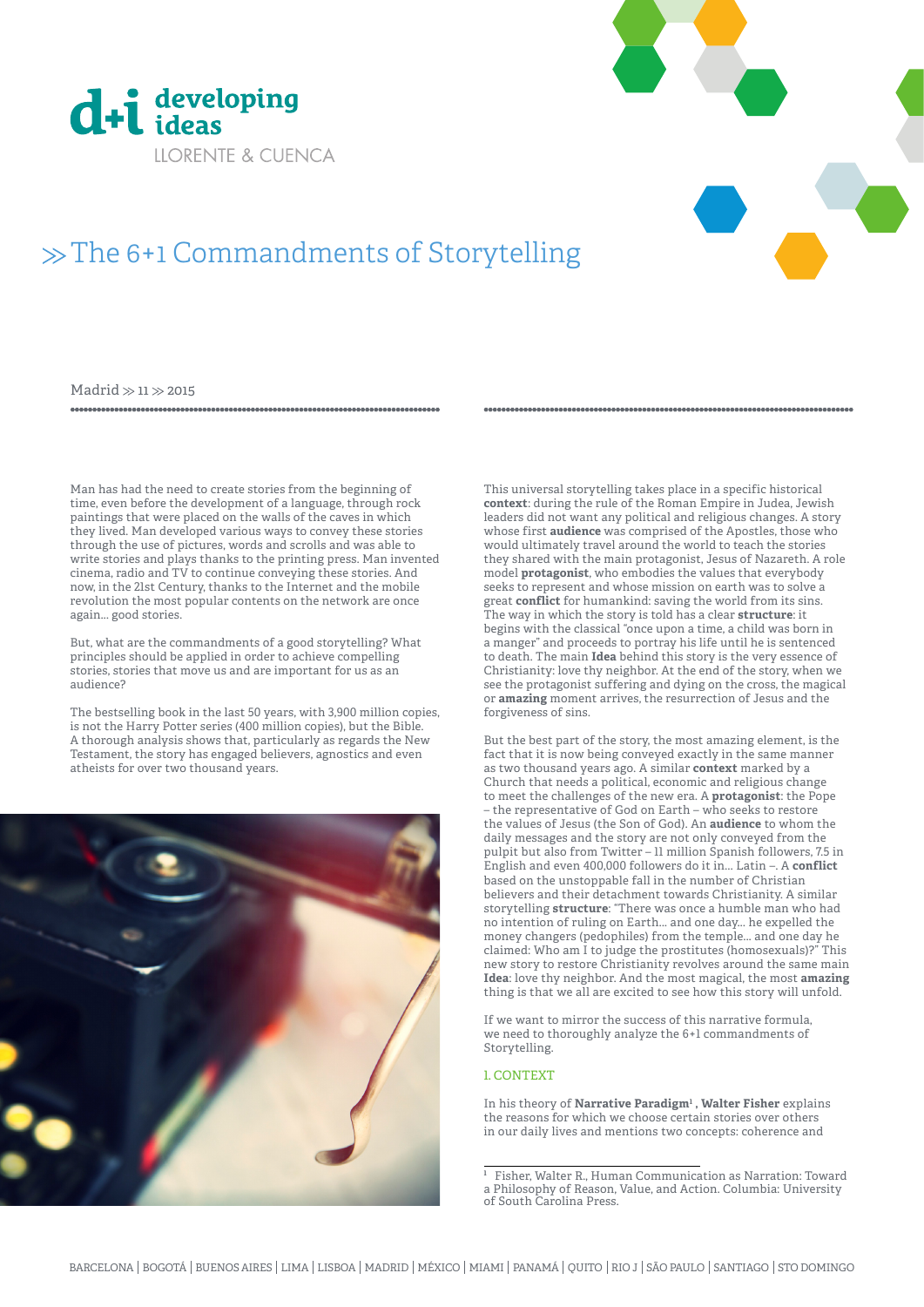fidelity. Coherence relates to the internal context of the story. If a naturalist novel written by Émile Zola starred a character who was always followed by yellow butterflies, we readers would reject the idea, as the internal context of the work collides with the aforementioned situation. However, if the same situation took place in a magical realism work, such as One Hundred Years of Solitude, its very internal context would make the situation coherent and, thus, integrate it into as a part of the storytelling. Nevertheless, there is a further contextual dimension that influences the relation between the story and the socio-historical context in which it takes place. This external context is directly related to another concept that Fisher defined: fidelity, which refers to whether people will feel as if the story were true (not whether it is actually true); a key element to understand phenomena such as propaganda. In this sense, Nazism, and particularly Hitler, are a clear example on how to use the context (or even how to create one) for the storytelling to be frighteningly effective, in this case, for the German society of the aforementioned era.

### 2. AUDIENCE

Picturing an audience is incredibly difficult. An abstract mass of potential viewers that will capture our storytelling, handle it, digest it and, in many cases, send it back almost untouched. And yet, we cannot create any story without first considering who will be our potential target audience. It is here, in the definition of the audiences, where a theory developed for another purpose becomes particularly relevant, as it has a direct use for the issue at hand. The approach in question is the theory on participation inequality – **Jakob Nielsen 2** –, developed in 2006 to explain the behavior of online communities. According to Nielsen, in most online communities 90 % of the members merely act as "voyeurs"; 9 % make scarce contributions to the online conversation and 1 % are responsible for most of the activity registered within the community. This theory of participation inequality also helps us better understand how to face the problem of abstract audiences in order to build a sound storytelling.

Based on the 1/9/90 structure, and without disregarding the 9 and 90 groups, our storytelling needs to mainly focus on the 1%. Contrary to what it may seem, it is not about creating niche stories. Certainly, our stories need to work on all three levels, but if the 1 % responsible for the creation of most contents are not moved by it, our messages will hardly penetrate into the next 9 %, much less the 90% domain. In traditional advertising, this was solved by purchasing as many potential audience spaces as possible, trying to increase the exposure points of the 90 % and, often, dismissing the importance of the 9 and 1 groups. The truth is that for YouTube audiences, for those who openly express themselves on the network, the aforementioned approach is no longer viable, since they are ready to ignore everything we convey and which they find uninteresting.

#### 3. PROTAGONIST

The protagonist of a story – whether real or fictional – is based on a triumvirate similar to the Holy Trinity, three and one at a time. **Identity, values and motivation** are the three main elements in the creation of a solid protagonist for the storytelling. As viewers, we permanently need to understand the origin of the characters, how their identities evolve from the original specific values (hero) or lack thereof (antihero). These values are the basis of the fundamental motivation of the protagonist which needs to attract the attention of the audiences. As an example, let us analyze the movie **Up3** (Pixar, 2009). In a remarkable silent sequence, we witness the life of Carl, the protagonist, from the moment in which Ellie becomes his wife. In under 5 minutes, the movie tells us everything we

need to know about the protagonist, preparing us for our epic journey along Carl travelling in his house by using inflatable balloons in order to reach the furthermost corner of the world and land his home at a specific mountain. Without establishing the identity of the character, that is, showing his values of commitment to the love of his life and his obstinacy, Carl would be just another grumpy old man who does incomprehensible things. As audiences we feel identified, above all, with the protagonists who seek and not necessarily with those who find.

On the other hand, our need to understand the protagonist is so important, that when the creator explicitly plays around the concept of origin and hides information, we feel compelled to come up with something. This is the case of The Joker in **The Dark Knight** (Christopher Nolan, 2008). Whenever the Joker talks about the story behind his scars (the storytelling of his origin) he tells a different story, which generates an intentional feeling of discomfort in the viewer, who does not understand his motivations and thus feels uneasy. This fact, coupled with our need to understand the motivations of the protagonist, has turned the Internet into a huge library of theories and urban legends about the origin of Nolan's Joker, even to the point of suggesting that he may be the narrator of The Fight Club (David Fincher, 1999). This example brings us back to the concept of values: the Joker is an abstraction, the absolute rejection of values, the human representation of primal chaos and, as such, a perfect character to develop a story.

Many current protagonists of American TV series are, above everything, antiheroes, characters that are not only in conflict with their values, but in many cases have none at all. Walter White, Don Draper and, particularly, Tony Soprano have ambiguous and captivating stances in relation to their values. Since the very credits of The Sopranos, through which we accompany Tony from New York to New Jersey inside of his car, we become partners of the mafia leader and will be part of everything he does, including murders, abductions and violations. Something similar happens in The Privileges , written by Jonathan Dee, finalist for the Pulitzer Prize. In this work, from the very first pages, the author puts us next to a lovely couple who, at the end, will transform into a duo with questionable morals (and so will we) in the pre-economic crisis context. We need to feel close to the protagonists of the storytelling, either cheering for or against them, or otherwise none of the elements will make sense.

# 4. CONFLICT

It is often said that without conflict there is no drama. But, what is really the conflict in a story? Can it be understood without analyzing it in a specific structure? The conflict is the element of the storytelling which "stresses" the story, creating a tension that needs to be solved. The conflict level depends on the context in which the story takes place. It might be a fire in a disaster movies, the betrayal of Jesus Christ in the New Testament or missing a train in a romantic movie; but, without conflict, the story becomes loose like the broken string of a violin. The best stories are challenges shared by the audience and the protagonist and, without conflict, stories become mere speeches and lose their captivating power. In the game of balance between order and chaos that storytelling always represents, conflict is the element that gives it a meaning.

The conflict usually takes place at a specific moment of the story (which will be analyzed in the section below), but some creators also use it as a mechanism to attract attention. From the very first frame of **Touch of Evil5** , by Orson Welles, we are surprised to see how a character places a bomb (or the icon of a bomb with dynamite and a timer) in the trunk of a car. The

**<sup>2</sup>** Nielsen, Jakob, Participation Inequality: Encouraging more users to contribute.

**<sup>3</sup>** Up, (Pete Docter y Bob Peterson, 2009).

**<sup>4</sup>** Dee, Jonathan. *The Privileges*. Editorial Anagrama, 2013.

**<sup>5</sup>** Welles, Orson. *Touch of Evil* , 1958.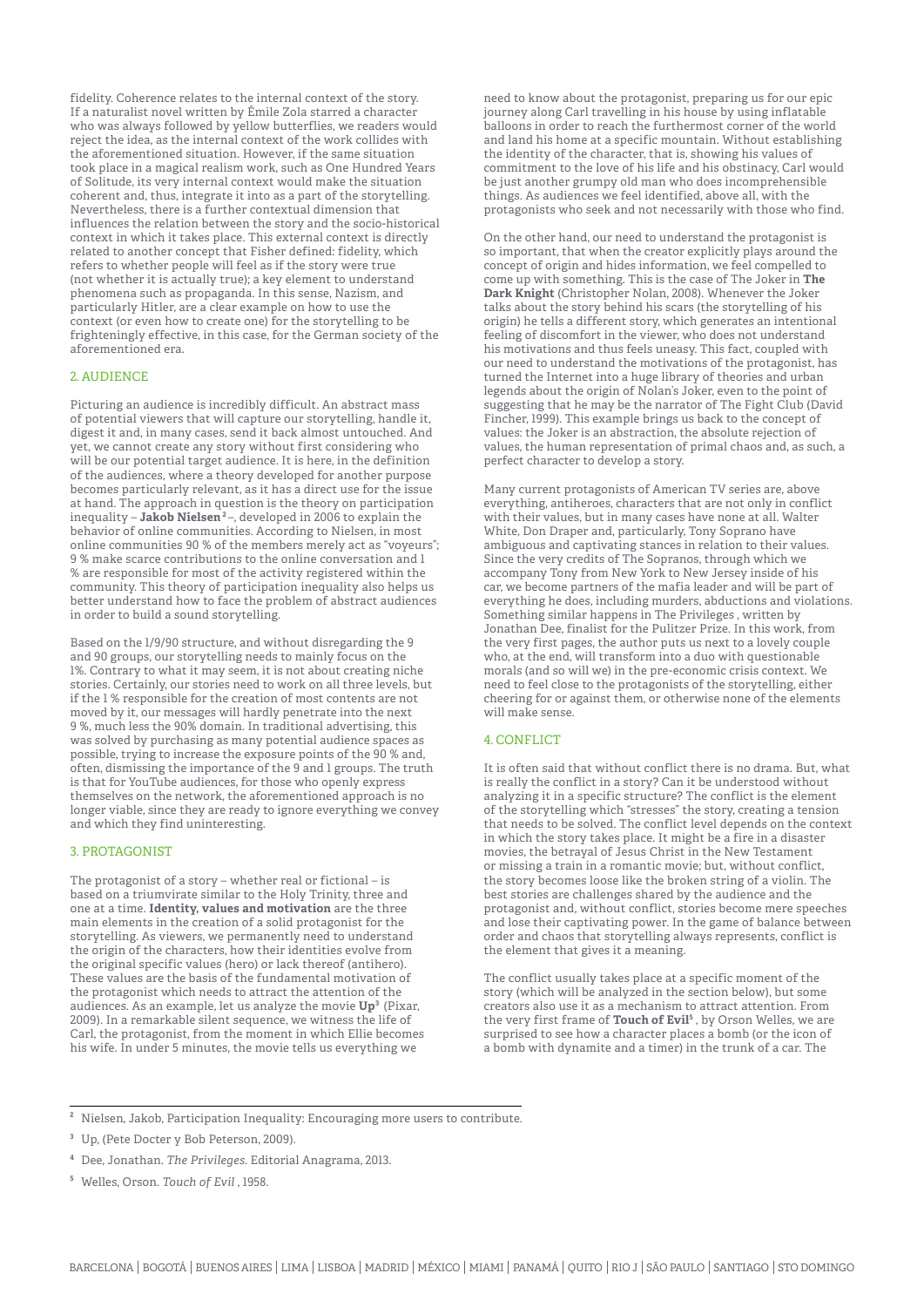opening sequence shot is the perfect definition of a conflict and also the best illustration of what **Hitchcock** defended, suspense implies providing information to the viewer that the protagonist is unaware of. After witnessing how the bomb is placed, we follow the convertible carrying the explosive device through the city. The camera no longer focuses on the car but starts following a couple (the protagonists, as we will find out later), and makes us forget what we already know. Then it goes back to the car, then to the couple and the bomb goes off while the latter kiss. Some creators have turned conflict into a genre in itself, as illustrated by two American mainstream cinema figures such as Christopher Nolan and Michael Bay. As regards the former, he has sometimes gilded the lily by successfully

"A story is an absolute potentiality, a mystery full of possibilities"

creating movies that link looped conflicts (something like a slapstick thriller). The latter represents the opposite, a creator who abuses conflict and discards the rest of the structure, breaking any possible connection with the most sophisticated audience, unable to feel connected with the motivations of onedimensional characters lost in a storm of conflicts.

## 5. STRUCTURE

In the 19th Century **Gustav Freytag6** developed his famous theory on the basic structure of dramatic tension which would later become the Freytag's pyramid. According to this theory, dramatic tension is structured as follows: exposition, incident (conflict in our list), climax, falling action, resolution and the end. While Freytag based his theory on the analysis of Greek drama and Shakespeare's tragedies, contemporary theorists have identified these structural elements in Pixar's movies. Freytag's pyramid always appears in Pixar's<sup>7</sup> movies as follows:

Once upon a time ... every day ..., one day ... because of that, ... because of that, ... until finally ...

The "once upon a time" is the introduction of our hero, the protagonist of the story who we already know and to whom we will need to relate. The "every day" is essential, both to increase empathy with the protagonist and to prepare for the arrival of the conflict, marked by the "one day". From there on, a proper storytelling does not merely connect events and actions, but is marked by a random event which entails both "because of that", "until finally" the action is solved and a transformation takes place. The structure of a good story is a journey towards the resolution that somehow transforms both the protagonist and the audience.

#### 6. IDEA

This transformative resolution that a storytelling always has is connected to the need of an idea. Beyond the delight of telling or listening to a story is the fact that, in reality, we tell stories to convey ideas. In this sense, storytelling promotes ideas that, if well-connected to the rest of the elements, become shining

discoveries. When Don Draper –Mad Men– announces his idea to sell a machine to project slides<sup>8</sup>, the story he conveys becomes a great bridge towards the concept of "nostalgia" as the overarching element. When Obama talks about the story of a young U.S. entrepreneur who set out to rescue the miners of Chile, he is actually describing a protagonist with whom we can empathize in a specific context. He is starting a journey, marked by an epic classical structure which slowly leads towards a specific idea while the story unfolds: **"We do big things"9** . As regards the famous speech made by Obama, storytelling makes us accomplices of a story we thought revolved around a specific character, when it actually talked about the supposed nature of the population of a country and, consequently,

its leader. We have already mentioned before that the most effective political propaganda is pure storytelling and, as such, in order to convey its messages it plays with our emotions and our willingness to listen to these stories.

#### +1: AMAZEMENT

Once the six commandments of storytelling have been analyzed and understood, we need to emphasize that they merely exist to be broken, torn and manipulated. Creating implies ignoring the marked standards, but we will only be able to ignore them if we first know them. The truth is there is a bonus track that can neither be analyzed nor controlled. A specific mystery that could be defined, from the perspective of the audience, as the "surprise".

A story can meet all the aforementioned steps and, yet, be unable to move its audiences, generate that feeling that is closely related to the mystery of what is being told. A story is an absolute potentiality, a mystery full of possibilities. **J.J. Abrams**, one of the greatest contemporary storytelling creators, explained it in his Ted Talk<sup>10</sup> "The Mystery Box", in which he compared conveying messages with a magic mystery box that has been kept closed for years and whose contents are unknown to us. From the perspective of the audience, this is what the online video The Spielberg Face<sup>11</sup> describes by showing that all characters in the films of Steven Spielberg share the same look at least once in all of his stories when they feel absorbed by what they are seeing and stare in wordless wonder at something that they do not quite understand. A look that is similar to that of the audiences moved by the storytelling of Spielberg.

We began this paper with a 6+1 sum and shall conclude with another one: 2+2. In his Ted Talk on storytelling, **Andrew Stanton12** , director of marvelous works such as Wall-e or Finding Nemo, states that all great storytellers build their storytelling based on 2+2 equations, i.e., not directly providing the answer –  $4$  – to audiences. The decision to carry out the aforementioned sum to complete the journey shall lie in the hands of the viewer/reader/audiences.

**<sup>6</sup>** Freytag, Gustav. Die *Technik des dramas*, 1983.

**<sup>7</sup>** Pixar Storytelling Rules: Essence of Structure. Bloop Animation, 2014.

**<sup>8</sup>** Mad Men. Season 1, Episodio 13. 'The Wheel'.

**<sup>9</sup>** Obama, Speech in the State of the Union Debate. January 25, 2011. https://www.youtube.com/watch?v=oct\_MoNY2H0

**<sup>10</sup>** Abrams, J. J. *The Mistery Box.* Ted Talk 2008 https://www.youtube.com/watch?v=vpjVgF5JDq8

**<sup>11</sup>** Keyframe: *The Spielberg Face*. Fandor, 2001. https://www.youtube.com/watch?v=VS5W4RxGv4s

**<sup>12</sup>** Stanton, Andrew. *The clues to a great story*. Ted Talk, 2012 https://www.youtube.com/watch?v=KxDwieKpawg